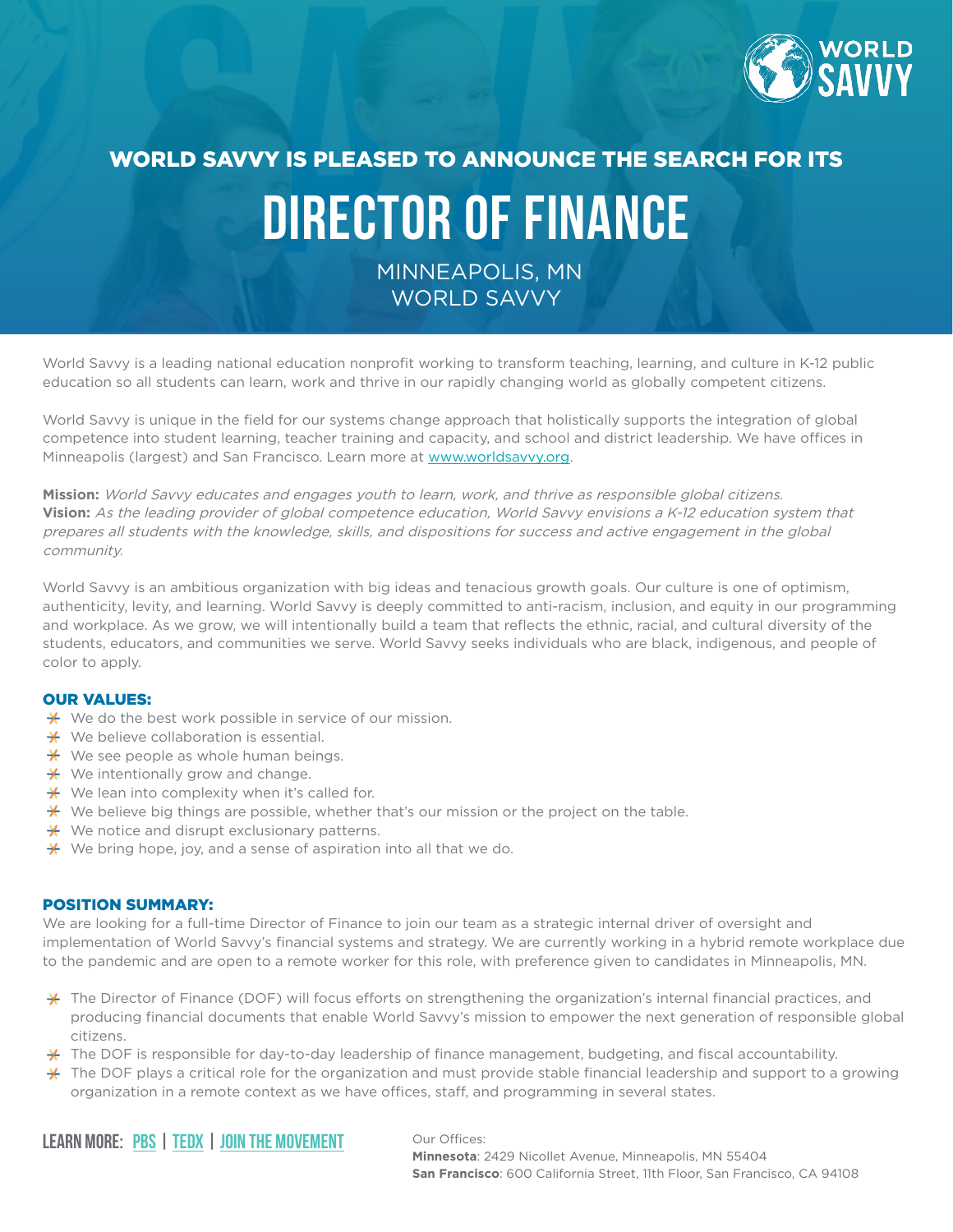- $\star$  Competitive candidates for this role will have a bachelor's degree in the accounting or finance fields and a minimum of 7-10 years of professional experience in a nonprofit finance role, including experience as a Finance Director.
- $\frac{1}{\sqrt{2}}$  Proven managerial expertise and comfort serving as part of the senior management team are needed to help guide our national educational nonprofit's growth.
- $\frac{1}{\sqrt{2}}$  This role is a tremendous opportunity for a finance professional to maximize and strengthen a well-respected and high-impact organization's internal capacity.
- $\frac{1}{\sqrt{2}}$  This position will support team members across the organization's locations and national programming. Click here for program information [https://www.worldsavvy.org/our](https://www.worldsavvy.org/our-programs/)[programs/.](https://www.worldsavvy.org/our-programs/)
- $\star$  This position will report to the CEO and work closely with the Chief Program Officer (CPO), and is supported by a consultant with 6 years of experience with World Savvy who does significant work on bookkeeping and payroll.

#### KEY RESPONSIBILITIES:

#### **Financial Management (75%)**

- $\frac{1}{\sqrt{2}}$  Drive financial strategy of the organization and oversee the day-to-day accounting activities and monthly close processes.
- $\frac{1}{\sqrt{2}}$  Engage fully as a member of the Leadership team, actively shaping and demonstrating full ownership for all organization-wide decisions and providing other members of the Leadership team with the feedback and guidance they need to be successful.
- $\star$  Produce necessary financial reports including but not limited to: cash flow, monthly cash projections, P&L, fundraising, and departmental budget updates.
- $\angle$  Present monthly and quarterly financial reports accurately; communicate monthly and annual financial statements; lead quarterly Board Finance Committee meetings.
- $\frac{1}{\sqrt{1-\frac{1}{\sqrt{1-\frac{1}{\sqrt{1-\frac{1}{\sqrt{1-\frac{1}{\sqrt{1-\frac{1}{\sqrt{1-\frac{1}{\sqrt{1-\frac{1}{\sqrt{1-\frac{1}{\sqrt{1-\frac{1}{\sqrt{1-\frac{1}{\sqrt{1-\frac{1}{\sqrt{1-\frac{1}{\sqrt{1-\frac{1}{\sqrt{1-\frac{1}{\sqrt{1-\frac{1}{\sqrt{1-\frac{1}{\sqrt{1-\frac{1}{\sqrt{1-\frac{1}{\sqrt{1-\frac{1}{\sqrt{1-\frac{1}{\sqrt{1-\frac{1}{\sqrt{1-\frac{1}{\sqrt{1-\frac{1}{\sqrt{1-\frac{1$ billing and collection schedule is adhered to and that financial data and cash flow are steady and support operational requirements.
- $\star$  Manage organizational financial forecasting, including annual forecasts and fartherreaching forecasts related to strategic plan and Vision 2035 growth campaign.
- Effectively communicate and present critical financial matters to the Leadership Team and budget managers.
- \* Coordinate and lead the annual audit process and Finance Committee.
- $\star$  Update and implement all necessary business policies and accounting practices; improve the finance department's overall policy and procedure processes with a lens on strengthening and adhering to sound internal controls.
- \* Advance best practices for Diversity, Equity, and Inclusion throughout finance activities.

#### **Contract Administration (25%)**

- $\frac{1}{\sqrt{2}}$  Strengthen, and support internal adoption and use of systems in partnership with the Executive Director of Administration, CPO, and CEO including:
	- \* Salesforce finance data reporting
	- $\frac{1}{\sqrt{1}}$  Finance management with QuickBooks and expense tracking
	- $\star$  Technology adoption and reporting tools
	- Dashboard development
- $\star$  Liaise with legal counsel to ensure compliance with all contracting processes with prospective consultants and partners.
- $\frac{1}{\sqrt{1}}$  Work closely and transparently with all external partners, including third-party vendors and consultants.
- $\star$  Champion and track with staff vendor and consultant diversification goals.
- \* Ensure that administrative protocols are in place, documented, and updated related to the organizations' finance-related functions.
- $\star$  Draft and approve all contracts for compliance and quality in partnership with CPO and other staff.

#### KEY REQUIREMENTS:

- $\star$  A bachelor's degree in an accounting or finance field.
- $\star$  At least 7-10 years of professional experience in nonprofit accounting and/or nonprofit finance.
- $\star$  At least five years senior financial leadership or DOF experience.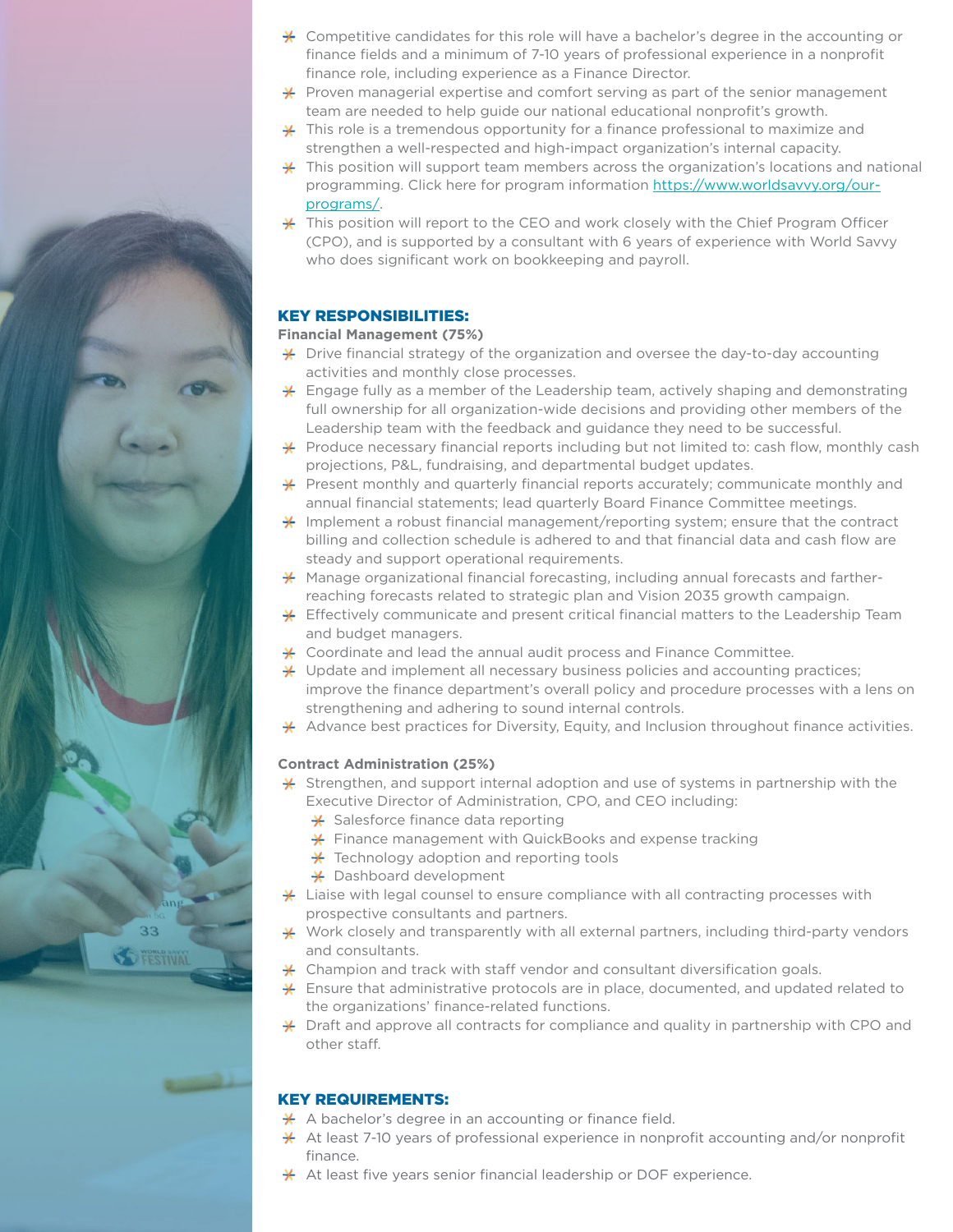





- $\star$  Knowledge of Salesforce and experience using and producing dashboards.
- $\star$  A successful track record in setting priorities; keen analytic, organization, and problemsolving skills that support sound decision-making.
- $\star$  High-level attention to detail with strong executing themed strengths with a drive to get things done.
- $\star$  Commitment to social justice and desire to be a champion leader supporting our efforts to become an anti-racist organization focused on global education and World Savvy's mission to educate and engage youth to learn, work and thrive as responsible global citizens in the 21st century.
- $\star$  Ability to work remotely and develop and maintain financial systems and processes that allow a team to work remotely.
- $\frac{1}{\sqrt{2}}$  Curiosity and ability to learn new technologies. Demonstrated competency in selecting and applying appropriate technology to meet the administrative and financial needs of an organization.
- $\star$  Ability to translate financial concepts to and collaborate with others who do not have finance backgrounds.
- $\frac{1}{\epsilon}$  Experience working effectively in a small and collaborative team environment.
- $\star$  Proficiency in current workplace technologies, including but not limited to Microsoft Office suite, Zoom, Slack, Salesforce, and Google applications.
- \* Ability to work in a fast-paced, mission and goal-oriented environment.
- $\angle$  **+ Capacity to work in ambiguity and periods of growth and change.**

**Schedule:** Full time and limited nights and weekends.

**Salary range:** \$105,000 - \$120,000, based on experience.

#### **Projected Start Date:** ASAP

**Application Deadline:** Open until filled.

**Location:** Priority given to those based in Minneapolis, MN, but flexible to other base locations (\*\*employees are currently working primarily remotely due to Covid-19). **Travel Requirements:** The work of this role is primarily internal; there may be some travel needs to other sites depending on public health guidance and needs. Travel may be as much as 10%, or more if the DOF is located outside of Minnesota.

### APPLYING FOR THE POSITION:

Please apply online at <https://worldsavvy.bamboohr.com/jobs/view.php?id=42>. Include a resume and a cover letter explaining your interest in the position and why you believe your experience and skills are a fit for this role, addressing the following:

- \* Your financial management philosophy and tools you use; experience using Salesforce and dashboards; and
- $\star$  Knowledge of building and maintaining remote work systems that keep the financial functions effective and efficient.

If you have questions that would affect your interest in applying, please e-mail [jobs@](mailto:jobs%40worldsavvy.org?subject=) [worldsavvy.org.](mailto:jobs%40worldsavvy.org?subject=)

#### A note about World Savvy's commitment to anti-racism and recruiting:

In the past, we've used equity and inclusion language to express our social justice values and our intention to build a team that reflects the racial diversity of the students, educators, and districts we serve. Like many organizations, we've recognized how passive and ineffective this has been at overcoming the effects of systemic racism that have impacted the workforce for generations. Many things need to change, including the dialogue we have with job seekers. To that end, we share the following:

As we grow, our commitment is to intentionally build a team that reflects the ethnic, racial, and cultural diversity of the students, educators, and communities we serve. This population is currently 50% or more Black, Indigenous, and People of Color (BIPOC). Recognizing the gap we have on our team, we're seeking individuals who identify as a part of BIPOC communities to apply. We believe these life experiences and perspectives are critical, in particular, to advance our global competence work. At its core, this work is about teaching students to practice empathy, value cultural differences, consider multiple perspectives, and